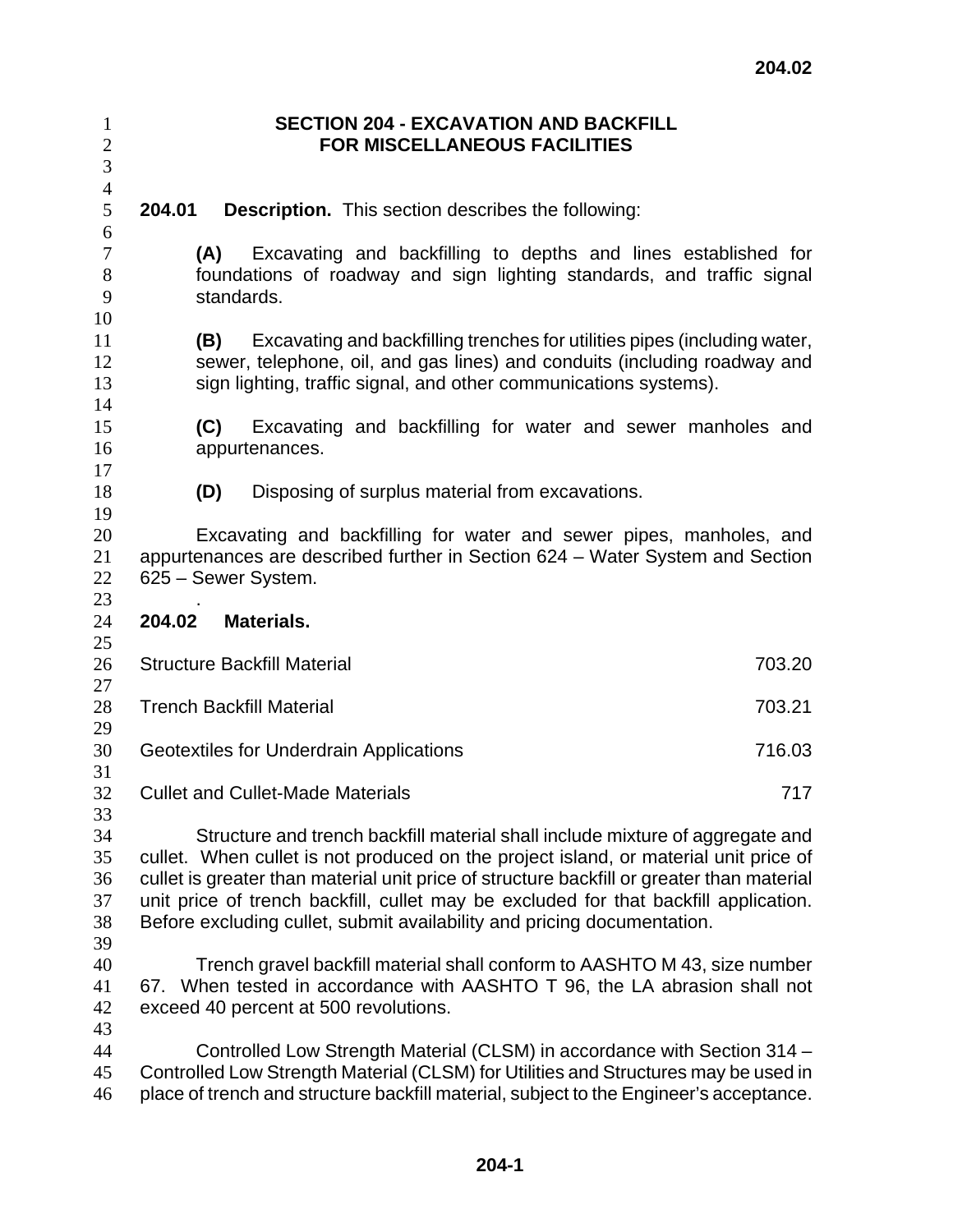Where CLSM is allowed, provide drainage system to accommodate underground water seepage. CLSM will not be allowed as trench backfill when installing aluminum and aluminum-coated pipe conduits.

Provide plastic marking tape that is acid and alkali-resistant polyethylene film, 6 inches wide with minimum thickness of 0.004 inch. Provide tape with minimum strength of 1750 psi lengthwise and 1500 psi crosswise. Manufacture tape with integral wires, foil backing, or other means to enable detection by a metal detector when tape is buried up to 3-feet deep. Manufacture tape specifically for marking and locating underground utilities. Provide metallic core of tape encased in a protective jacket or provided with other means to protect it from corrosion. Tape shall conform to the following colors and shall bear a continuous printed inscription describing the specific utility: Red: Electric; Yellow: Gas, Oil, Dangerous Materials; Orange: Telephone, Telegraph, Television, Police, and Fire Communications; Blue: Water System; Green: Sewer Systems.

**202.02** 

## **204.03 Construction.**

**(A) Structure and Trench Excavation.** 

**(1) General.** Notify the Engineer 10 working days before excavating for structures and trenches.

- The Contractor shall be responsible for the stability of temporary open cuts during construction of structures or trenches and shall take appropriate measures to meet OSHA requirements.
- . Excavate in such a manner as to prevent damage to pavements, sidewalks, structures, landscaping, and other improvements. Excavate immediately before installation of conduit and other appurtenances. Stockpile excavated material in a location that shall not cause damage, obstruct vehicular and pedestrian traffic, or interfere with surface drainage.
- **In excavation operations, do not disturb ground below** elevations indicated in the contract documents. If ground below elevations indicated in the contract documents is disturbed, excavate disturbed ground until undisturbed ground is reached. Backfill this area with Class D concrete until required foundation elevation is reached.
- Keep foundation excavation dry by draining, bailing, pumping, or driving sheathings.
- When material from excavation does not meet quality requirements specified for backfill in accordance with Subsection 204.02 – Materials, furnish conforming material, as required.
-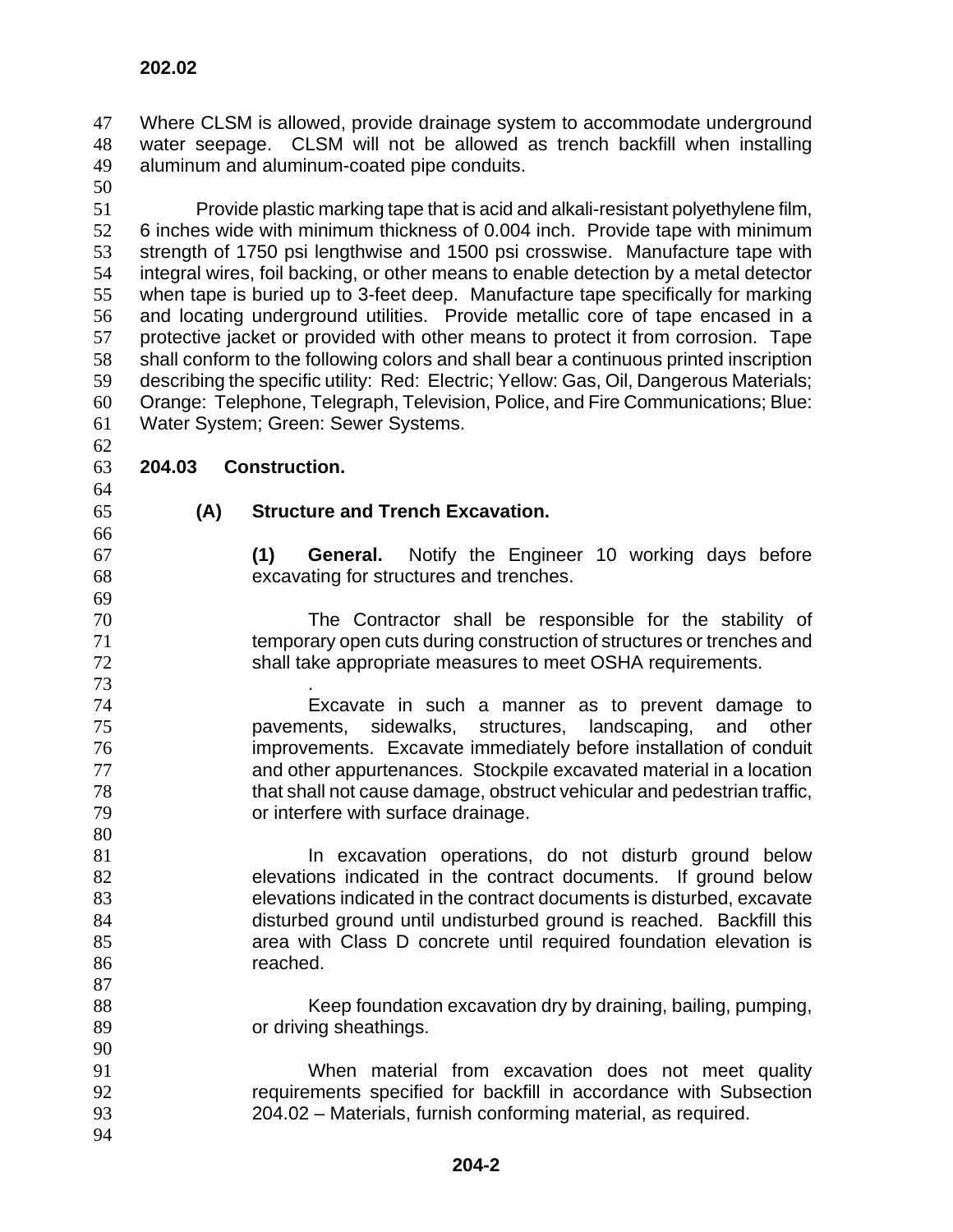Deposit remaining structure or trench excavation material that is not used as backfill, in roadway embankments in accordance with Subsection 203.03(B)(1) – Selected Material. Dispose of surplus selected material in accordance with Subsection 203.03(B)(3) – Surplus Selected Material. **(2) Foundation Treatment.** When footing concrete or masonry is 102 to rest upon rock, fully uncover rock and remove rock surface to a depth sufficient to expose sound rock. Roughly level rock surface or 104 cut to steps; and roughen rock surface. Grout seams in rock under pressure. The Engineer will pay 107 cost in accordance with Subsection 104.02 - Changes. While excavating for non-pile foundations where footing concrete or masonry is to rest on an excavated surface other than rock, do not disturb excavation bottom. Remove foundation material 112 to final grade immediately prior to placing concrete or masonry. Complete driven pile foundation excavation to footing bottom before driving piles therein. Remove excess materials remaining in 116 the excavation, after pile driving, to footing bottom elevation. **In pile foundations, excavating a sufficient distance below** footing bottom will be allowed, as indicated in the contract documents, **at no increase in contract price or contract time.** When ground 121 surface has risen above plan grade after pile driving, remove surplus 122 material at no increase in contract price or contract time. When ground surface is below plan grade after pile driving, backfill and compact to plan grade with acceptable material, at no increase in 125 contract price or contract time. **(3) Inspection.** When the Engineer needs to determine character of foundation material, excavate test pits, drill test borings, and perform foundation bearing tests in accordance with Section 211 - Exploratory Work at Structure Footings. When structure excavation to foundation grade is completed, request that the Engineer inspect and accept foundation elevation and character before placing concrete or masonry and reinforcing steel in 135 the footing. **(B) Structure and Trench Backfill.** Do not deposit fill material against back of foundations and manholes until test samples indicate that concrete has developed strength required in Subsection 503.03(E) – Loading.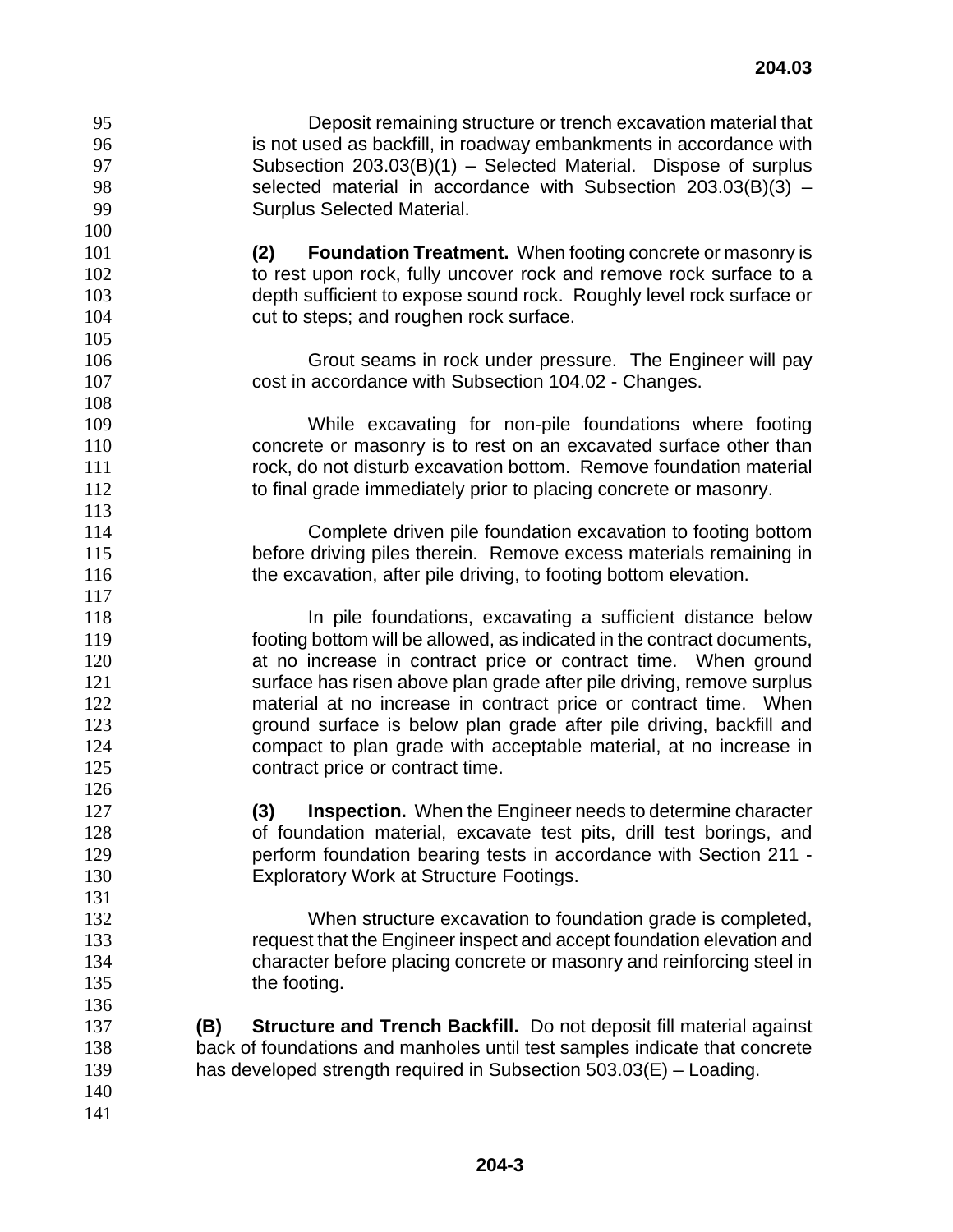Cure test samples under conditions similar to those affecting the 142 structure. Continue backfilling so that excessive unbalanced loads are not introduced against the structure. Place backfill material in uniform horizontal layers not exceeding 8 146 inches in loose thickness, before compaction. Moisten and compact each layer of backfill until relative compaction of not less than 95 percent is achieved in accordance with Subsection 203.03(C)(2) – Relative Compaction Test. The Engineer may reduce 95 percent compaction requirement in situations where such compaction is not feasible. When the Engineer cannot use field density test, compact each layer of backfill with vibratory or other accepted equipment on granular backfill material. Compaction of backfill material by ponding or jetting will not be allowed. Where bottom of utility pipe is located within 12 inches or below normal ground water level, use trench gravel backfill material to at least 12 inches above pipe or to bottom of pavement structure. Gravel material shall be completely encapsulated by geotextile conforming to Subsection 716.03 - Geotextiles for Underdrain Applications. When required, place sufficient fill at structures, utility pipes, and conduits ahead of other grading operations to permit public traffic to cross. Compact backfill material in the following areas to a relative compaction of not less than 90 percent: **(1)** Footings not beneath surfacing. **(2)** Other locations where the contract documents indicate 90 percent relative compaction for structure or trench backfill. Place plastic marking warning tapes for appropriate type of utility 177 directly above pipe, within a depth of 3 feet from finish grade, unless otherwise indicated in the contract documents. **204.03 204.04 Measurement. (A)** Trench excavation will be paid on a lump sum basis. Measurement for payment will not apply. **(B)** Trench backfill will be paid on a lump sum basis. Measurement for payment will not apply.